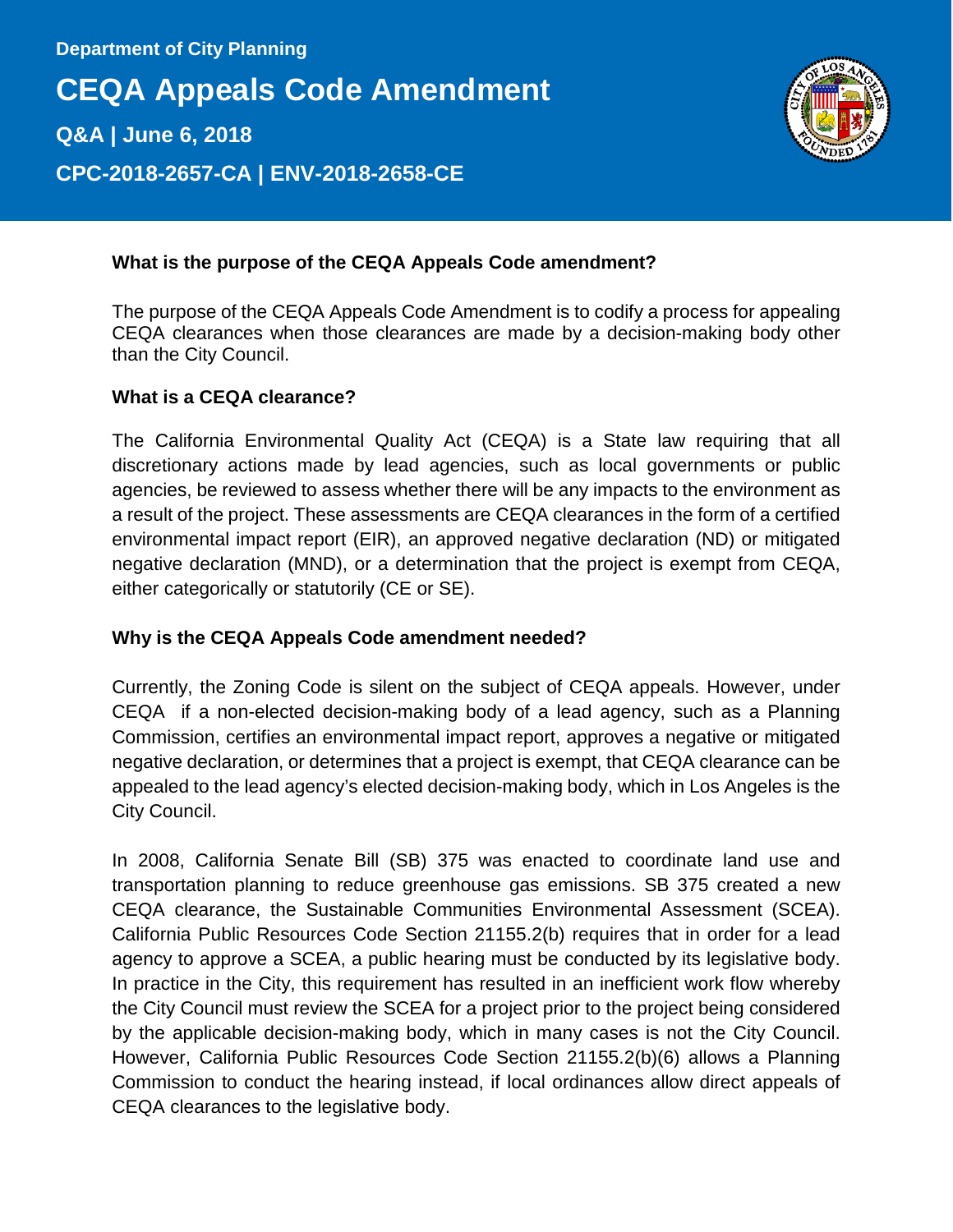While the City, in compliance with State law, accepts appeals of CEQA clearances to the City Council, the Zoning Code does not currently contain a provision that affirmatively allows for CEQA clearances to be directly appealed to the City Council. The CEQA Appeals Code amendment remedies this situation by adding a provision to the Zoning Code to explicitly provide for the appeal of CEQA clearances to the City Council.

# **What are the key elements of the CEQA Appeals Code amendment?**

The CEQA Appeals Code amendment establishes a new Section 11.5.13 within Article 1.5 of Chapter 1 (the Zoning Code) of the Los Angeles Municipal Code. The Section states that when a decision-maker other that the City Council certifies an EIR, approves an ND, MND, or SCEA, or determines that a project is exempt, that environmental clearance is appealable to the City Council within 15 days of the project's approval.

# **What are the next steps? How can I get more information or share my input?**

The Planning Department will give a presentation, answer questions, and conduct a public hearing on the proposed Code amendment at 2 p.m. on June 6, 2018 at City Hall in Room 1070 (200 N. Spring Street, Los Angeles, CA 90012).

The public hearing will be held to obtain testimony from affected and/or interested persons regarding this project. The hearing will be conducted by a Hearing Officer who will consider oral testimony and any written communication received regarding this proposed Code amendment. After the hearing, a recommendation report will be prepared for consideration by the City Planning Commission.

The City Planning Commission will consider the Code amendment at a public meeting tentatively scheduled for Thursday August 23, 2018, and will make a recommendation to the City Council. The Code amendment will then be considered by the City Council's Planning and Land Use Management (PLUM) Committee, followed by the full City Council.

Please submit comments or questions to: Azeen Khanmalek at [Azeen.Khanmalek@lacity.org,](mailto:Azeen.Khanmalek@lacity.org) or (213) 978-1336. In order to be considered in the report to the City Planning Commission, comments should be received by Friday, August 10, 2018. Comments received after August 10, 2018 should be addressed directly to the City Planning Commission at [CPC@lacity.org](mailto:CPC@lacity.org) for its consideration.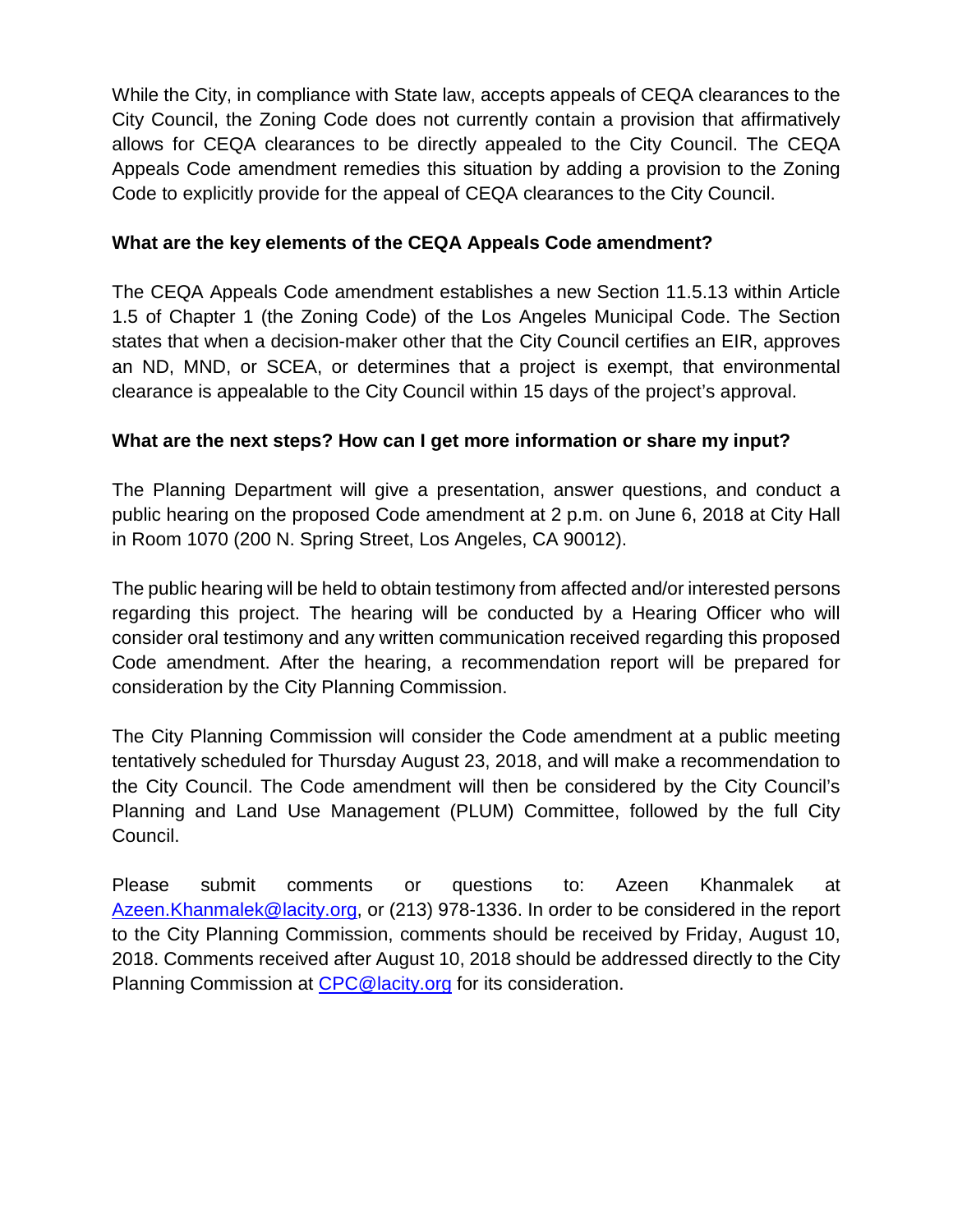### **ORDINANCE NO.**

An ordinance adding Section 11.5.13 to Article 1.5 of Chapter 1 of the Los Angeles Municipal Code to allow appeals to the City Council from CEQA clearance approvals by lower decision-making bodies.

## **THE PEOPLE OF THE CITY OF LOS ANGELES DO ORDAIN AS FOLLOWS:**

**Section 1**. A new Section 11.5.13 is added to Article 1.5 of Chapter 1 of the Los Angeles Municipal Code to read as follows:

## **SEC. 11.5.13. CEQA Appeals.**

**A.** Purpose. This section is intended to implement California Public Resources Code Sections 21151(c) and 21155.2(b)(5).

**B.** Appeal. When any decision-maker in any action authorized by this Chapter, other than the City Council, certifies an environmental impact report, approves a negative declaration, mitigated negative declaration or a sustainable communities environmental assessment, or determines that the project subject to approval under this Chapter is not subject to the California Environmental Quality Act, that certification, approval, or determination may be appealed to the City Council provided the appeal is filed with the City Clerk within 15 days of the project approval becoming final and provided the appeal is filed in a form and manner required by the City Clerk.

**C.** Fee Limit. Notwithstanding any other provision in this Code, no fee for an appeal under this Section shall exceed \$500.